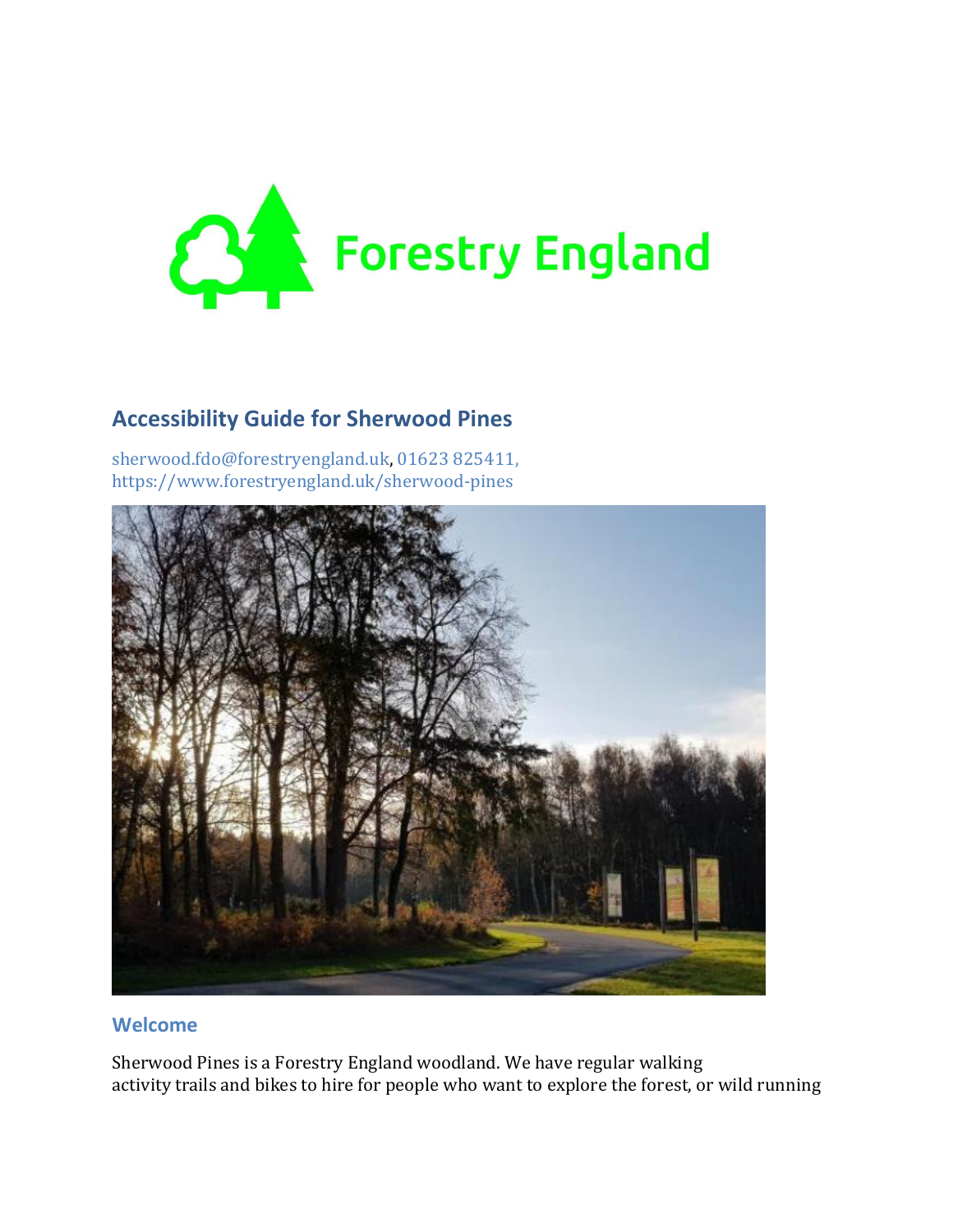trails and our red-graded Kitchener's mountain bike trail for people who really want to push themselves.

We also have a number of adventure play areas, bushcraft experiences, Go Ape high ropes and nets courses, and outdoor live music events with top name headline acts for those wanting to experience the woodland in a different way.

Additionally, there is an on-site cafe, disabled and family toilet facilities, and a visitor information centre (open 7 days a week 9 til 4:30).

### **At a Glance**

# **Level Access**

- There is level access from the main entrance to:
	- Dining Table
	- Sherwood Pines Cycles
	- Visitor Centre
	- Unisex Accessible Toilets
	- Male Toilets
	- Female Toilets
	- Classroom
	- Go Ape
	- Play Areas and Equipment
	- Cycle trails
	- Cycling Skills Loop and Bike Park
- There is level access from the car park to:
	- Mushroom Village picnic area

## **Access with steps**

- There are steps from the main entrance to:
	- World War 1 Replica Trenches

# $\mathscr{T}$  Hearing

- The fire alarm has flashing lights.
- We have a hearing loop in Visitor Centre.
- Some staff have Next Generation Text and disability awareness training.

# **General**

- There is at least 1 public toilet for disabled visitors.
- Some staff have disability awareness training.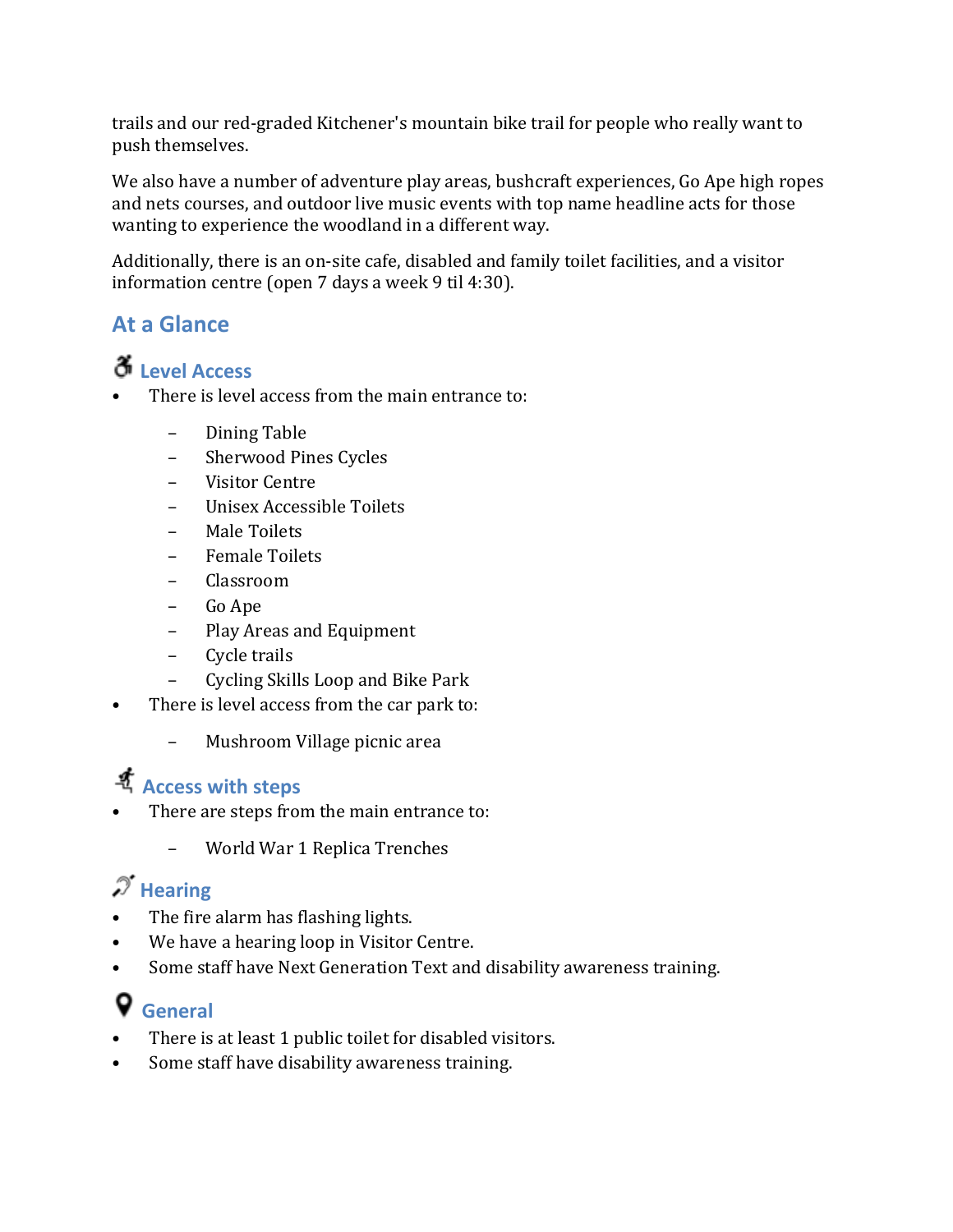### **Getting here**

Sherwood Pines, Kings Clipstone Nottingham NG219JL

# **Travel by public transport**

- You can get to Sherwood Pines by bus.
- The nearest bus stop to Sherwood Pines is at Old Clipstone, Archway Road. This is just outside the Dog and Duck pub, and roughly a one mile walk from Sherwood Pines visitor centre. The bus stop is 1 miles / 1.6 km from Sherwood Pines.

## **Travel by taxi**

• You can get a taxi with ACE-ABC Taxis by calling 01623 654321.

# **Parking**

- We have a car park. There are accessible parking spaces. Parking is not free.
- The nearest drop off point is in the main car park cars have 20 minutes free parking for pick-ups and drop offs. From the car park to the entrance, there is level access. The path is sloped.
- The route is 1000mm wide, or more.
- The main car park (Woodlark) has blue badge disabled parking on the first row opposite the Visitor Centre. There are four further car parks, Goshawk, Nightjar, Crossbill and Sparrowhawk with a total car park space for 2200 cars at peak times. In addition there is a coach parking bay to the eastern side of Woodlark car park which can provide ample parking for three 60 seater coaches.

The car park is on a 'Pay on Exit' system - this means you dont need to do anything when you arrive, you just have to go to one of the wooden paystation huts as you are about to leave, follow the instructions on one of the touch-screen pay machines, and they will know how long you've been on site and how much you must pay. You can pay by coin, card, or Apple pay. The charges are; up to one hour £2, up to two hours £4, anything over two hours £6.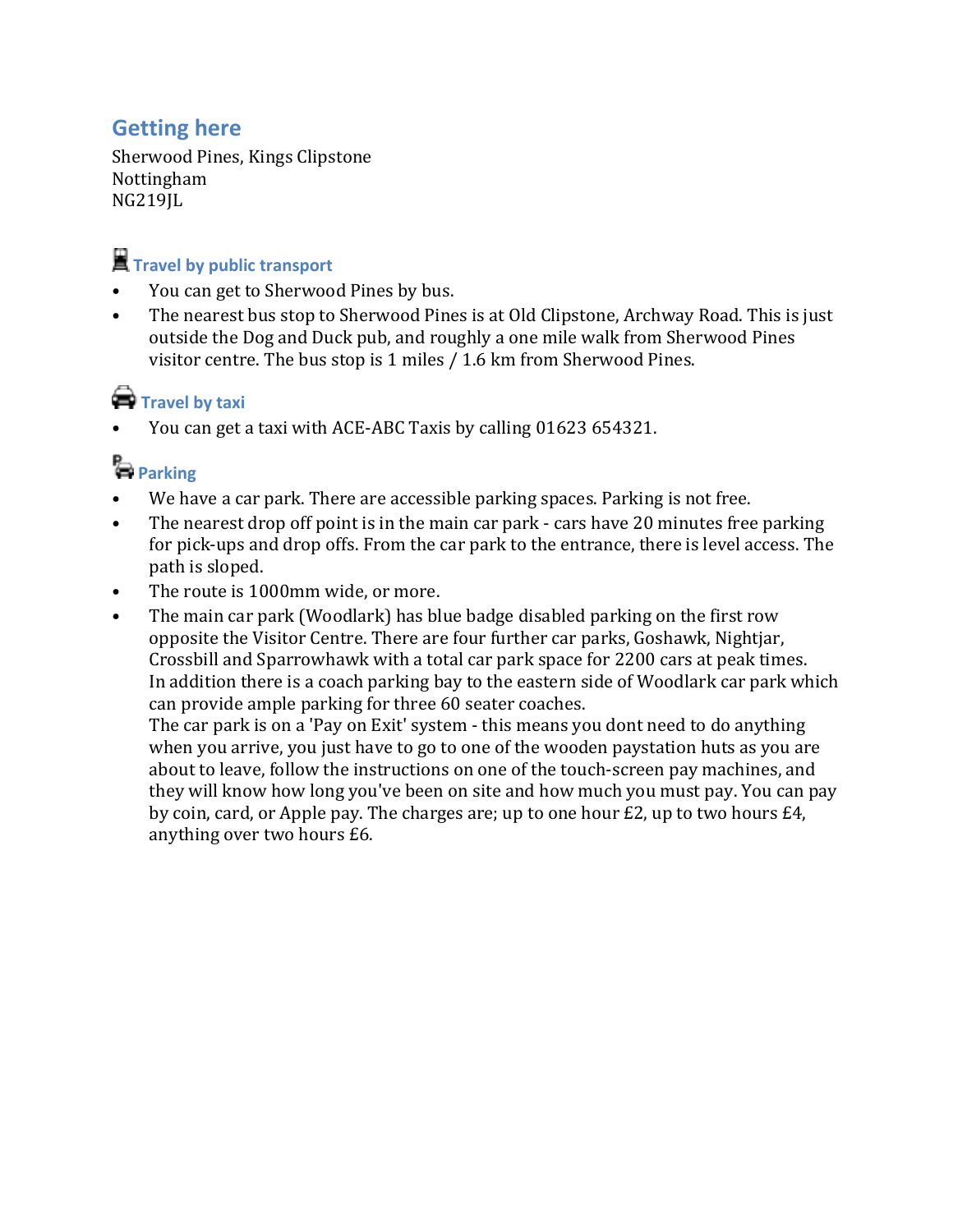

Pay on exit paystation



Disabled parking

### **Arrival**

# **Path to main entrance**

- From the street to the main entrance, there is level access.
- The path is 1000mm wide, or more.
- The path is sloped.

## **Main entrance**

• The main entrance has level access.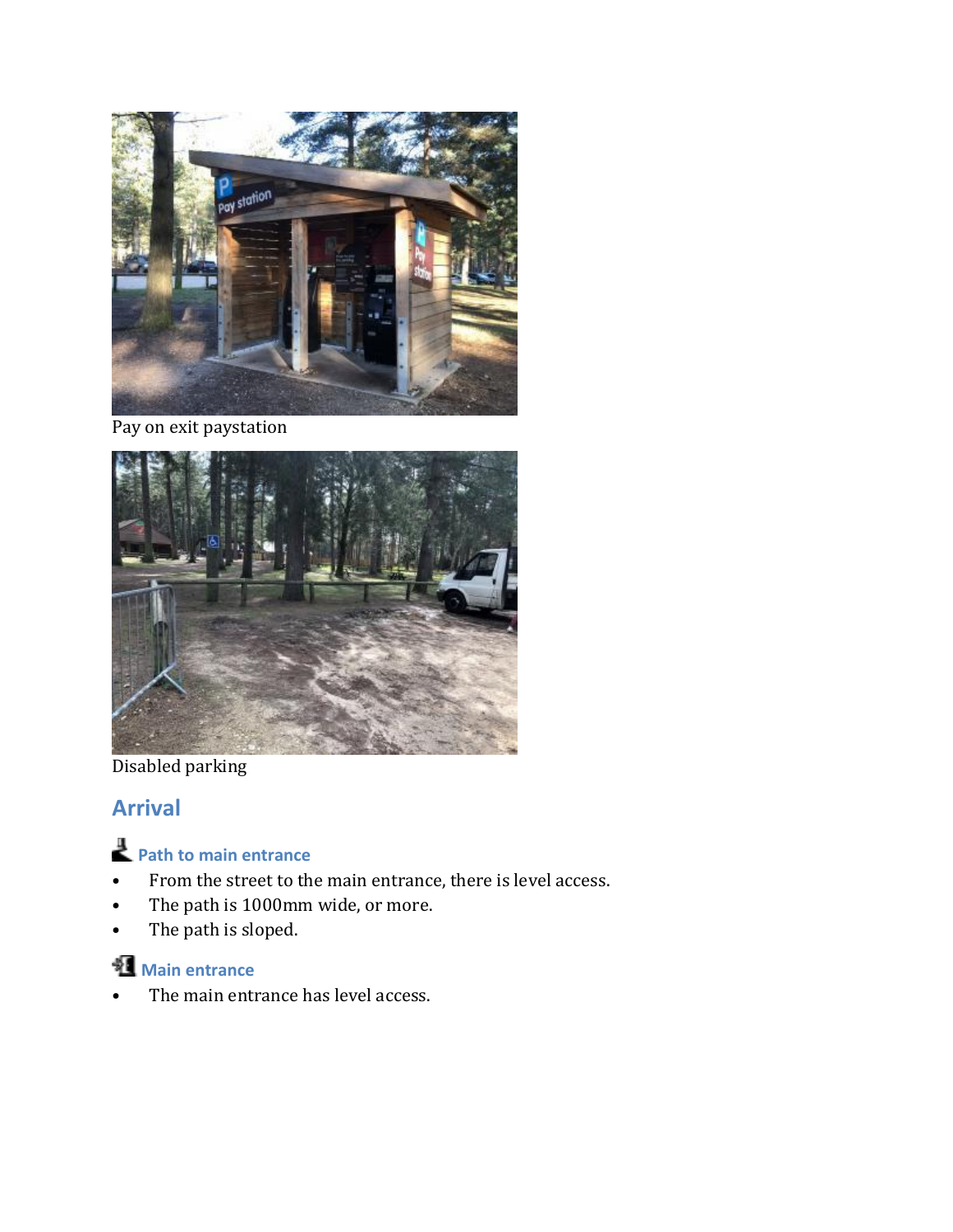

Visitor Centre (Front)

### **Getting around inside**

## **Ticket/ information desk**

#### **Visitor Centre**

- From the main entrance to the desk, there is level access. The door is 1900mm wide, or more.
- The desk has a low section.
- There are double doors at the visitor centre main entrance; one door is usually secured open, except during extreme weather. When the door is closed it is a light, easy-to-use glass door, measuring 950mm wide x 2100mm high, with a lever handle. The second door can also be opened, creating an opening of 1900mm.



Visitor centre information point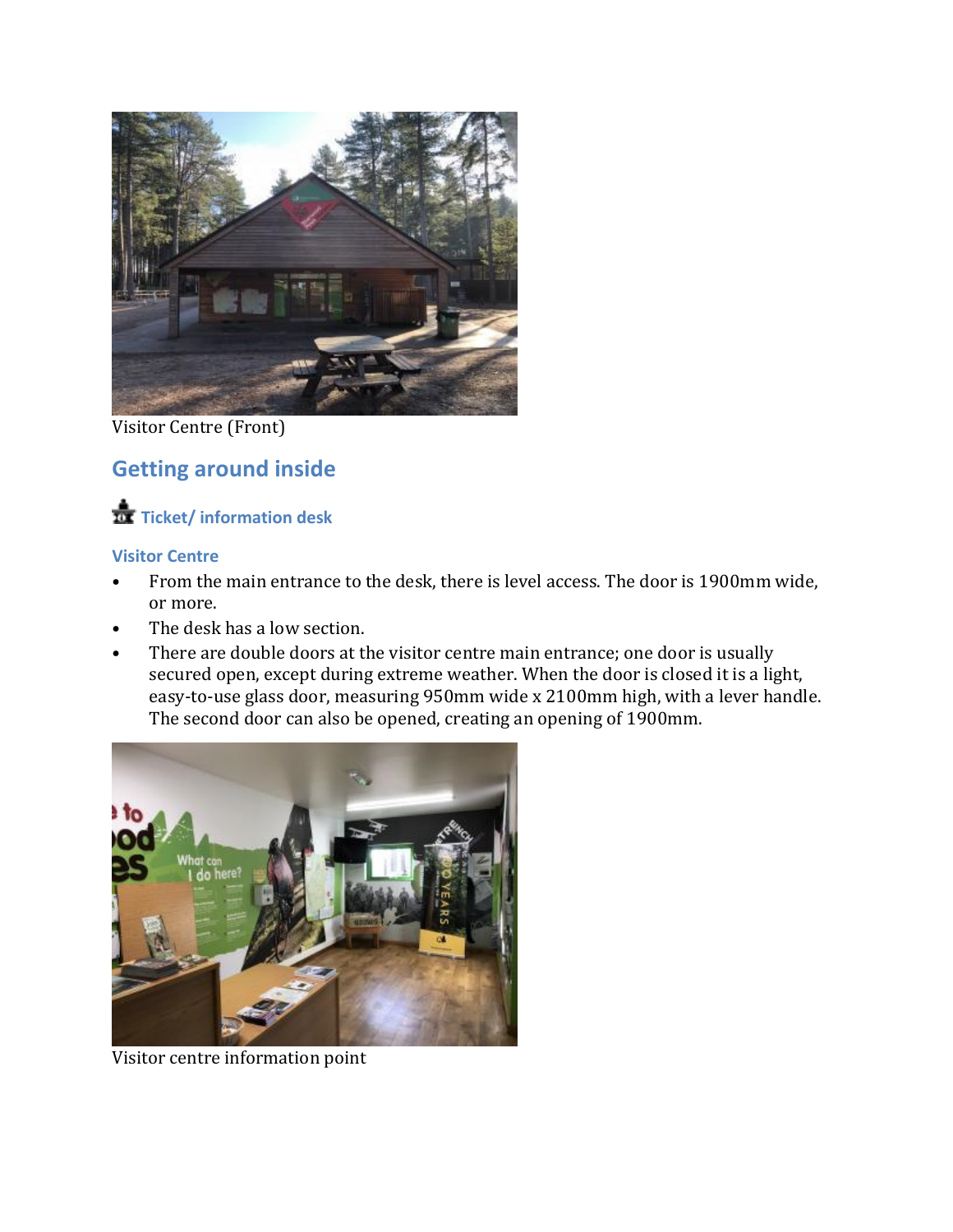#### **Sherwood Pines Cycles**

- From the main entrance to this area, there is level access. The route is 600mm wide, or more. The door is 1010mm wide.
- Some display information is low, for wheelchair users.
- Sherwood Pines Cycles has a wide range of bikes for sale or hire as well as clothing, components and accessories. They also offer a workshop service with two Cytech qualified mechanics.

#### **HHs Public toilet**

#### **Unisex Accessible Toilets**

- There is a public toilet for disabled visitors.
- You need a RADAR key to open the public toilet.
- From the main entrance to the public toilet, there is level access. The route is 1000mm wide, or more.
- The toilet door is 860mm wide.
- The direction of transfer onto the toilet is to the right.
- There is 1400mm in front of the toilet. The toilet seat is 470mm high. The toilets have handrails.
- There are 5 unisex accessible toilets. Four have automated doors operated by a push button to the left of the doorway and locked electronically from the inside. These doors open outwards. Inside each has a hand rail, emergency pull cord and sink with hot running water.

The fifth disabled toilet door (also measuring 900/2050/44mm) is operated by handle and opens inwards, this is a larger space for individuals with specific needs/need of a carer. These too have hand rails, emergency pull cords and a sink with hot running water.



Inside of unisex accessible toilet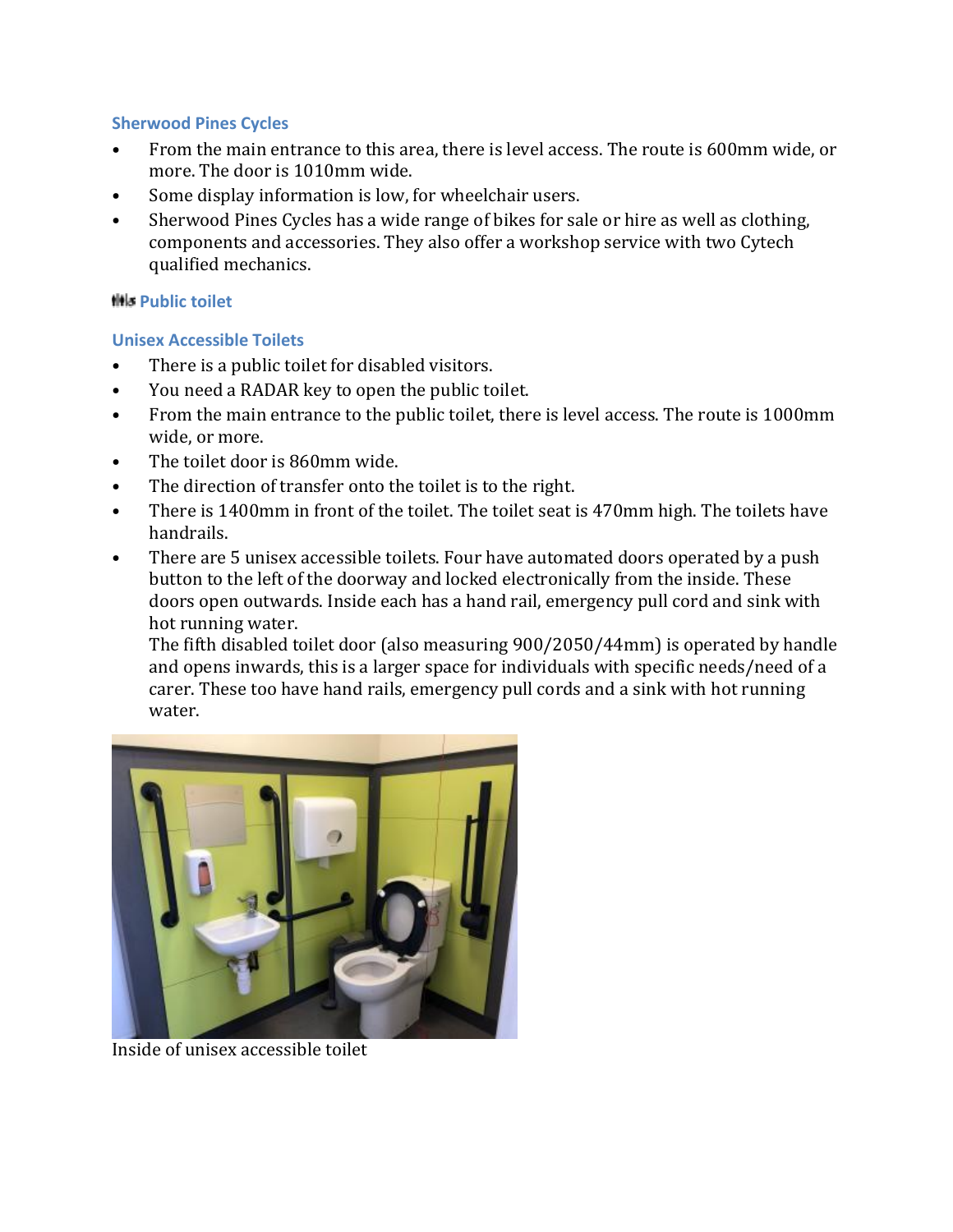

External image of unisex accessible toilets

#### **His Public toilet**

#### **Male Toilets**

- From the main entrance to the public toilet, there is level access. The route is 1000mm wide, or more.
- The toilet door is 825mm wide.
- The direction of transfer onto the toilet is to the front only.
- There is 900mm in front of the toilet. The toilet seat is 470mm high.
- The male toilets have two external doors and one internal door. They have 8 cubicles, one large communal urinal and one single urinal. There are 10 sinks providing hot water with four hand dryers. The male toilets also have one baby change facility.



Male toilets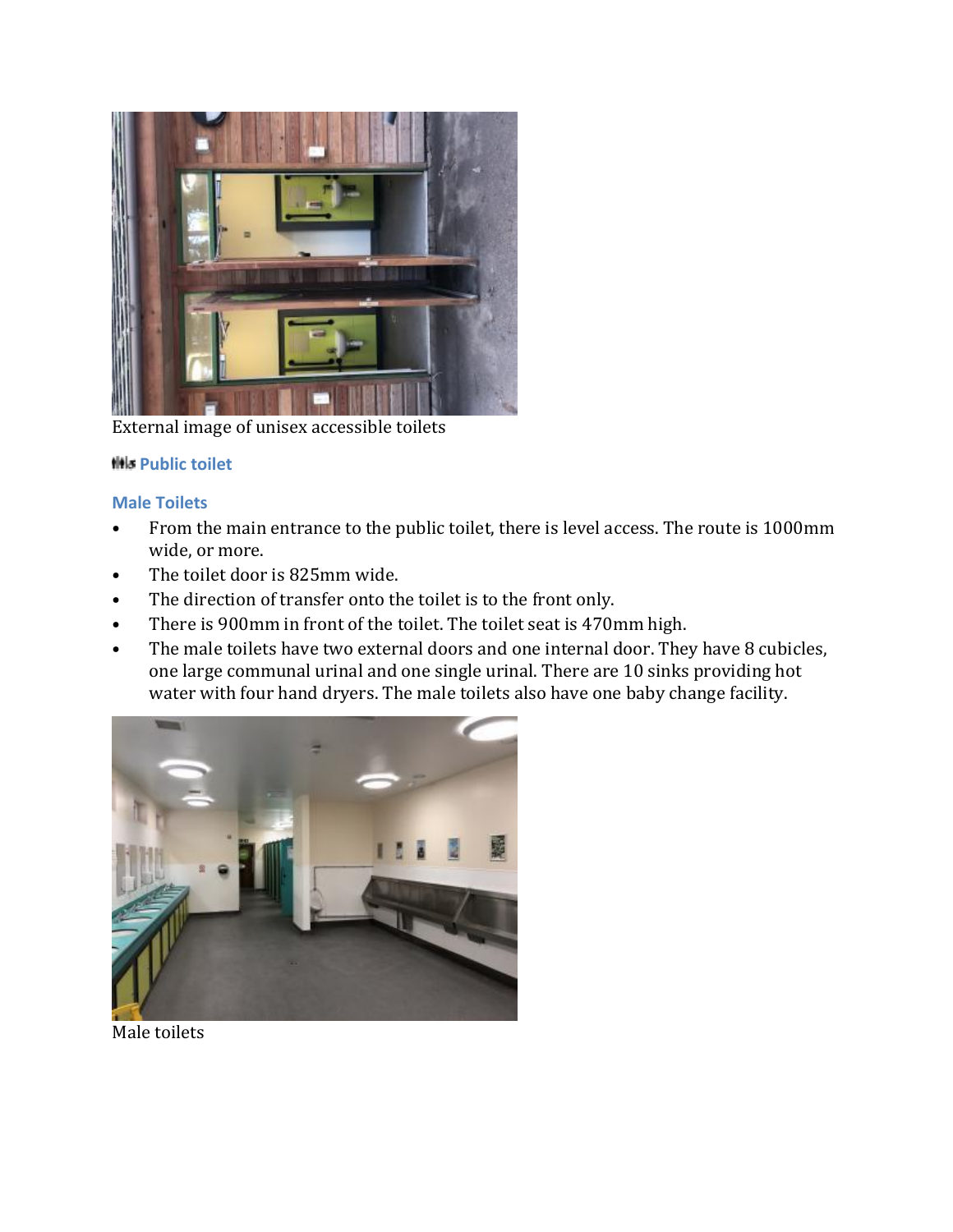#### **His Public toilet**

#### **Female Toilets**

- From the main entrance to the public toilet, there is level access. The route is 1000mm wide, or more.
- The toilet door is 825mm wide.
- The direction of transfer onto the toilet is to the front only.
- There is 900mm in front of the toilet. The toilet seat is 470mm high.
- The female toilets also have two external doors and an internal door. They have 18 cubicles and 12 sinks providing hot running water, they also have two hand dryers and a separate toilet with baby change.



Female toilets

# **Place to eat and drink**

#### **Sherwood Pines Cafe**

- From the main entrance to the dining area, there is level access. There is a permanent ramp. The route is 1500mm wide, or more. The door is 1400mm wide.
- To get to a table, there are no steps.
- The route through the dining area is 800mm wide, or more.
- There is no background music.
- We cater for sugar free (diabetic), vegetarian, gluten free (celiacs), lactose free (dairy free), nut free and vegan specific diets.
- The cafe has seating for 60 customers inside and approximately 30 more outside on the decked area. The café has wooden parquet flooring with an outside raised deck seating area. There are a number of large heavy wooden picnic benches in the immediate vicinity of the café.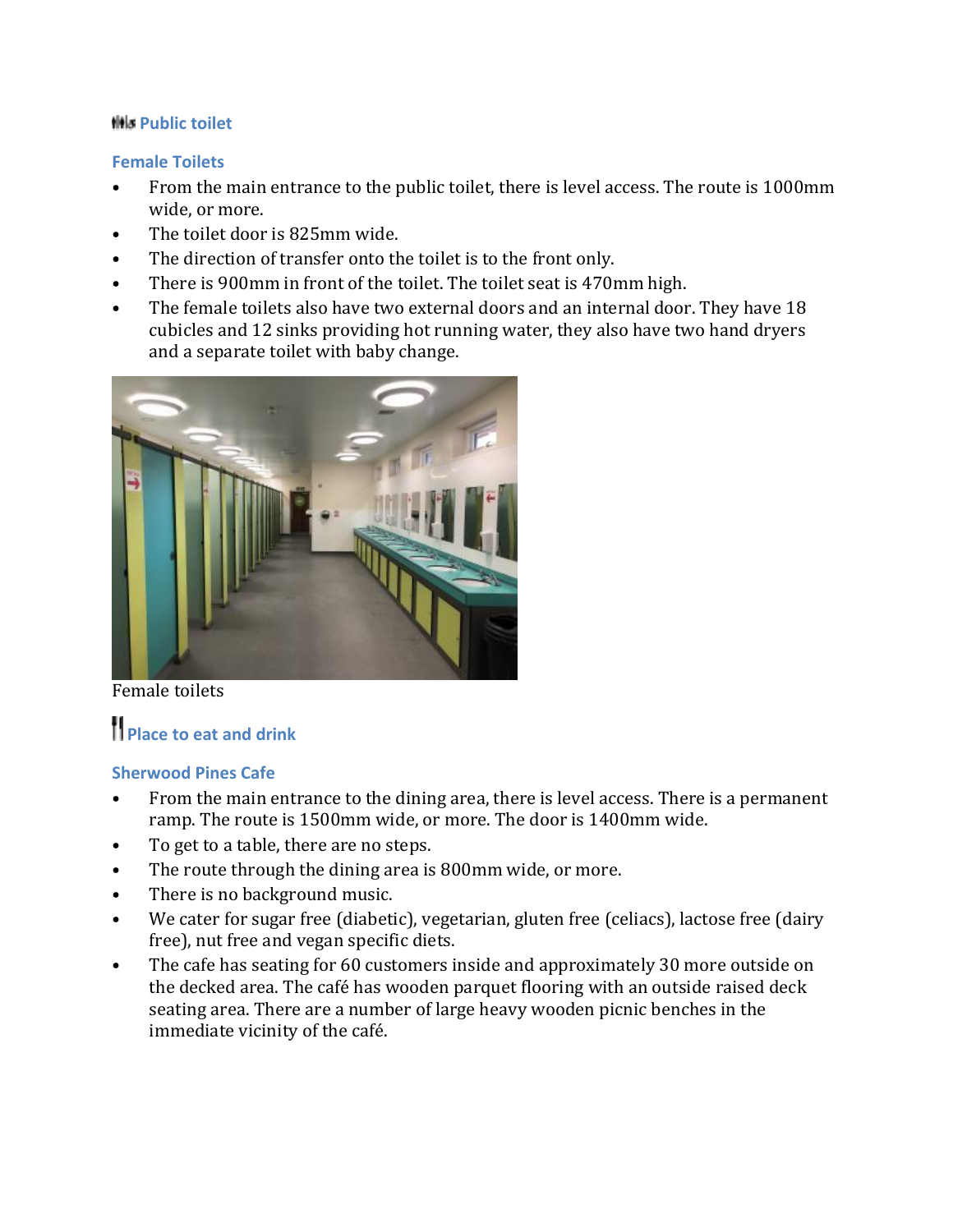

Cafe (external, front)



Cafe (external, back)



Cafe (internal)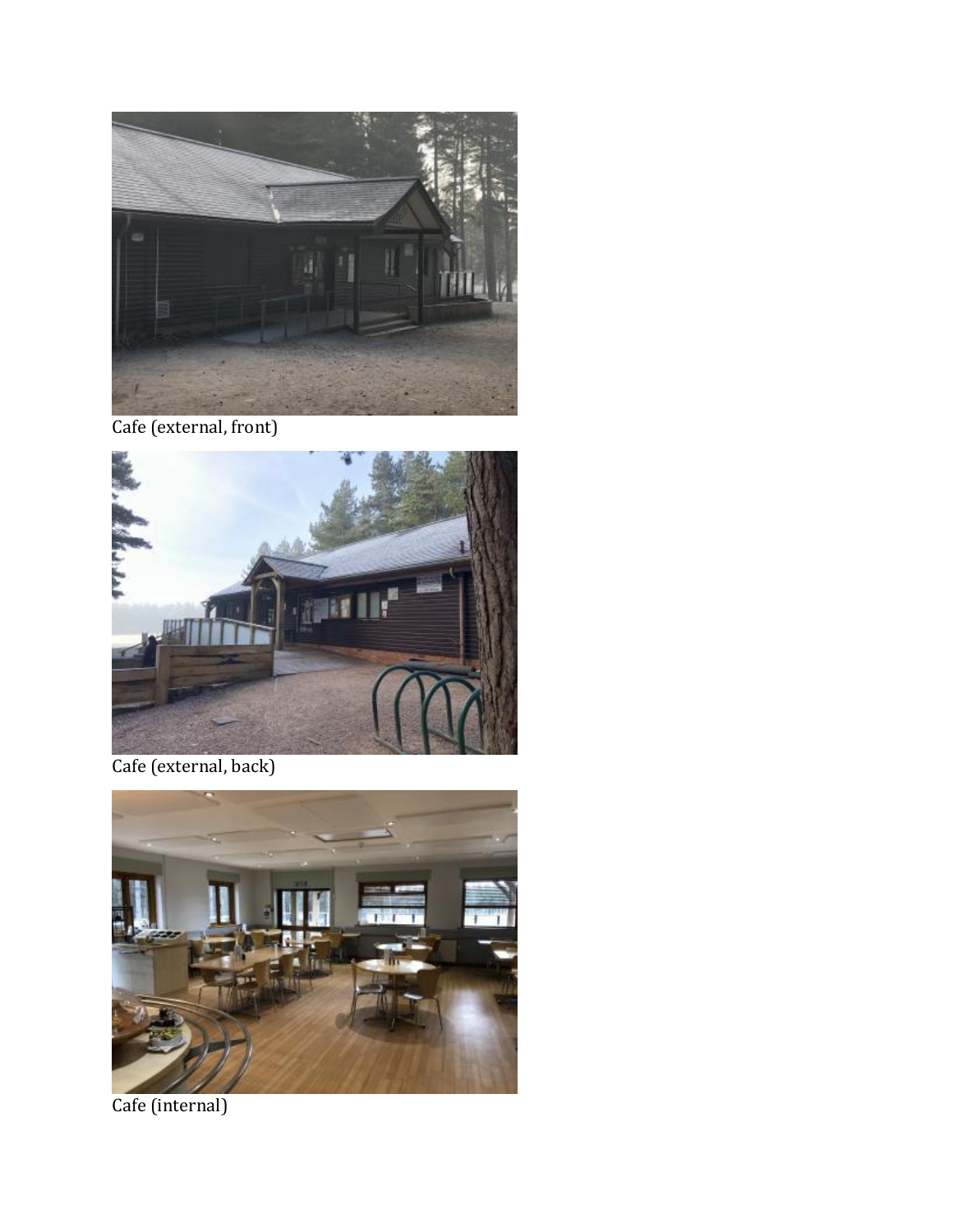#### **Classroom**

- From the main entrance to this area, there is level access. There is a permanent ramp. The route is 1000mm wide, or more.
- The classroom is a room available to hire for events/meetings.



Classroom (Front)



Classroom (Inside)

### **Getting around outside**

**Designated Walking Trail**

#### **Dragonfly Trail**

• The trail is 1600metres long. The trail has a hard surface. The trail is sloped. The trail has seats.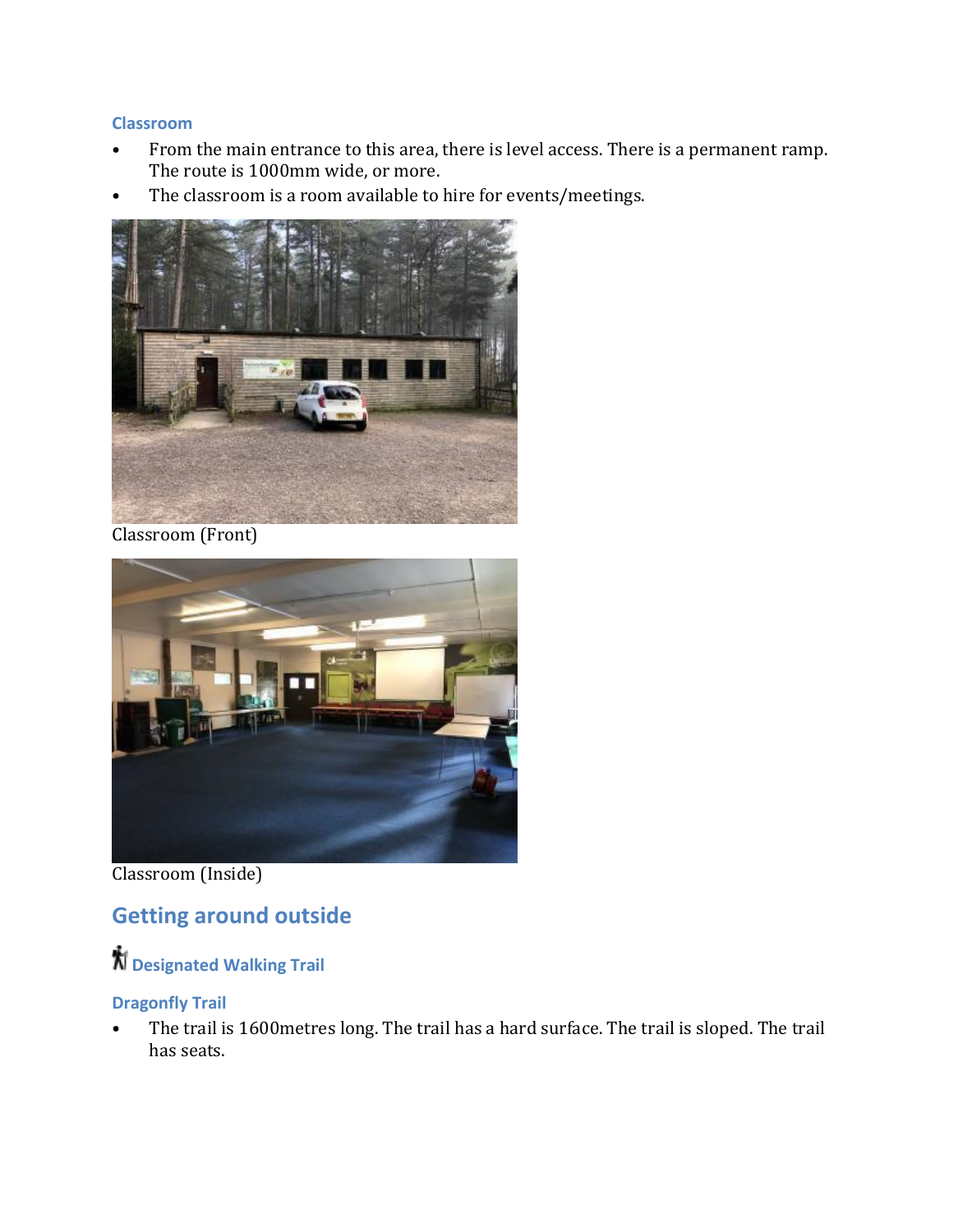• An all weather surfaced trail, suitable for pushchairs and wheelchairs. This walk takes in some of the oldest trees in the forest with seating and a picnic bench along the way and at the Dragonfly pond. Follow the waymarkers with the white band.

## **Designated Walking Trail**

#### **Nightjar Trail**

- The trail is 4800metres long. Some of the trail has a loose surface. Some parts of the trail have large roots protruding from the ground which may impact wheelchair users. The trail is sloped. The trail has seats.
- This unsurfaced trail follows the Dragonfly trail to begin with and then takes you through a variety of the habitats within the forest, ranging from mature pine to lowland heath land. Follow the waymarkers with a pink band.

#### **Picnic Area**

#### **Mushroom Village picnic area**

- From the car park to the picnic area, there is level access. The path is 1000mm wide, or more.
- Some tables have space for wheelchair users. You can bring your own food to the picnic area.

#### **Go Ape**

- From the main entrance to this area, there is level access. The route is 1000mm wide, or more.
- Go Ape is a High ropes course and nets experience, in the trees. Call in at the Go Ape cabin on site to discuss any accessibility needs that you or your group may have.



Go Ape booking cabin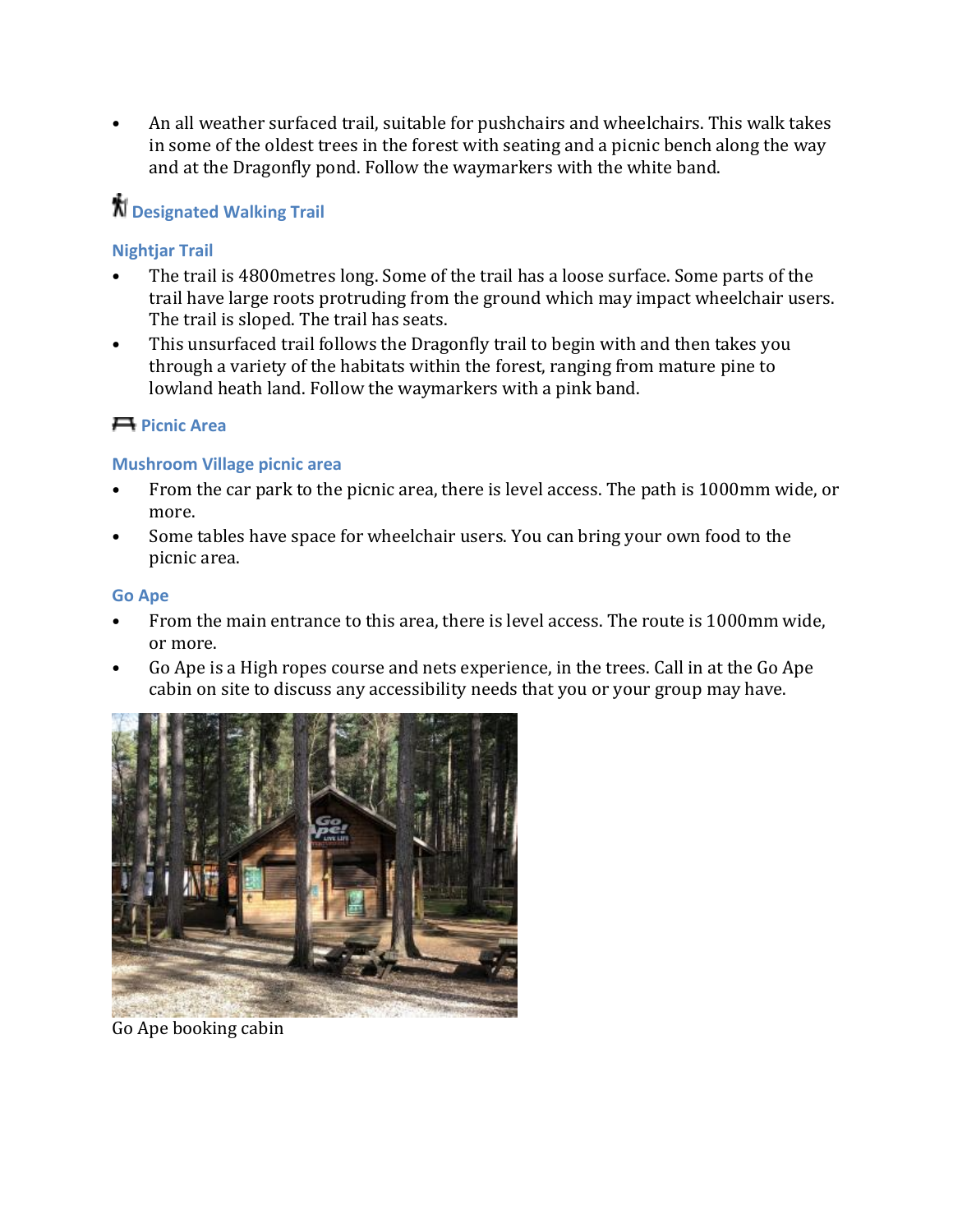#### **Play Areas and Equipment**

- From the main entrance to this area, there is level access. The route is 1500mm wide, or more.
- Sherwood Pines has several out door play areas; Mushroom Village, Insects and the Spider, Play Huts, and the Robin Hoods Hideout. All of these are within 0.5miles of the Visitor Centre and are surfaced and walkable with a wheelchair.



Mushroom Village play area



Robin Hood's Hideout

#### **Cycle trails**

- From the main entrance to this area, there is level access. The route is 1000mm wide, or more.
- Sherwood Pines has three waymarked cycle routes which are colour coded to represent difficulty. The easiest route is the three mile surfaced family cycle trail, the moderate six mile Adventure trail is graded blue to represent it's more challenging nature, a mixture of surfaced narrow track with often loose natural surfacing.